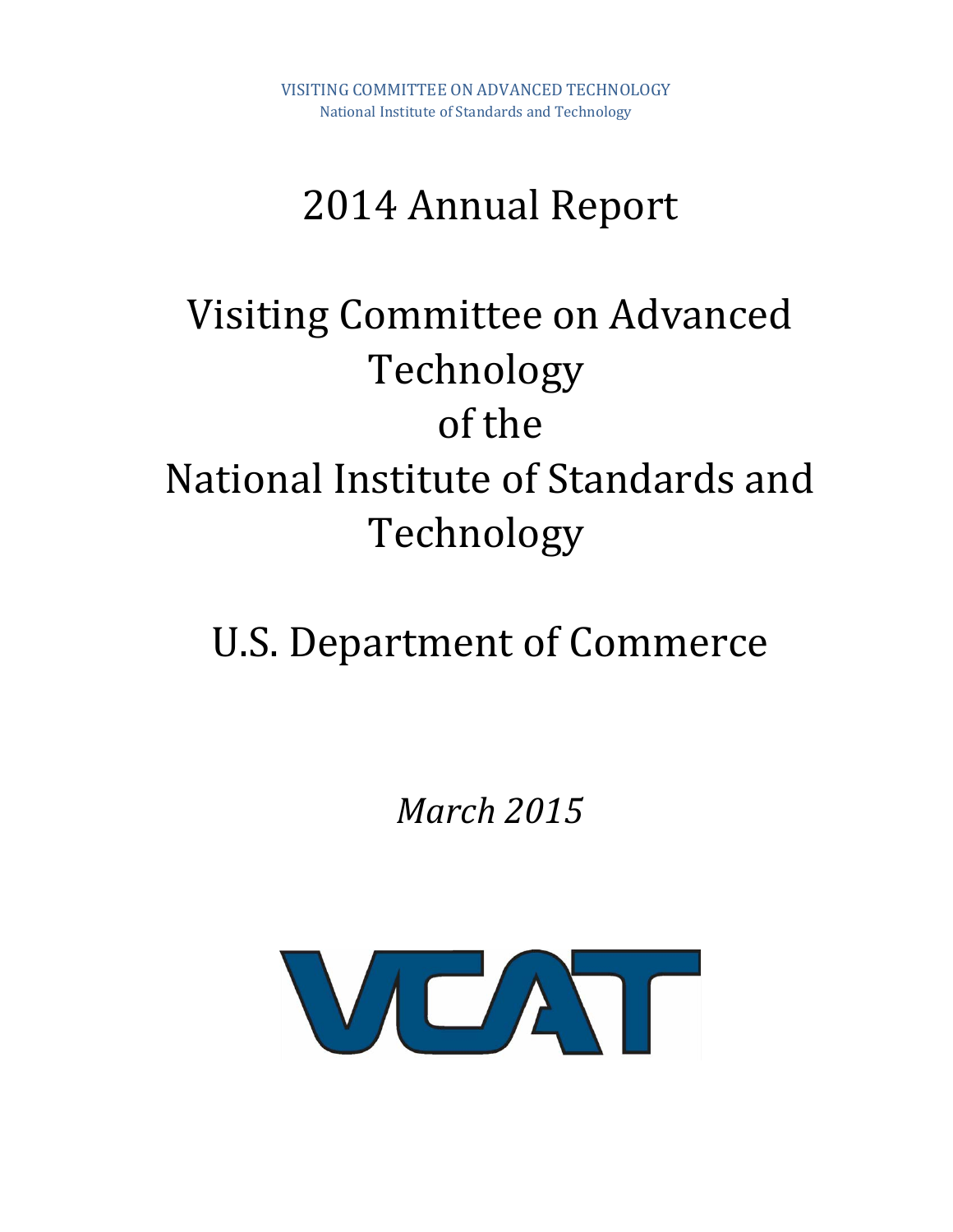# <span id="page-1-0"></span>**Preface**

The Visiting Committee on Advanced Technology (VCAT) of the National Institute of Standards and Technology (NIST) was established in its present form by the Omnibus Trade and Competitiveness Act of 1988 and updated by the America COMPETES Act in 2007. The VCAT is a Federal Advisory Committee Act (FACA) committee and its charter includes reviewing and making recommendations regarding general policy for NIST, its organization, budget, and programs within the framework of applicable national policies as set forth by the president and the Congress. In addition, the America COMPETES Act calls for the VCAT to comment on NIST's three-year programmatic plan in its annual report to Congress. This 2014 annual report covers the period from the beginning of March 2014 through February 2015.

The Committee reviews the Institute's strategic direction, performance and policies, and provides the Secretary of Commerce, Congress, and other stakeholders with information on the value and relevance of NIST's programs to the U.S. science and technology base and to the economy. At the first meeting of each year, the Director of NIST proposes areas of focus to the Committee and agreement is reached on a program for the year. Over the past year, the Committee has been active in assessing NIST's contributions to and progress in the following areas:

- NIST Safety Systems and Culture
- Cybersecurity
- Disaster Resilience
- Advanced Communications
- Advanced Manufacturing

The Committee reviews a significant portion of NIST programs through direct discussion with NIST leaders, scientists, and engineers. Reactions and observations of the Committee members are presented candidly to the NIST senior management and other attendees at each meeting. This feedback encourages continuous improvement in key areas in the overall operation. The Committee also visits various NIST laboratories and satellite facilities to discuss research projects directly with the technical staff. These laboratory tours help the Committee to assess the impact of NIST research, progress towards achieving research goals, the quality of the staff, institutional culture, and the efficacy of the facility infrastructure.

Under the Committee charter, the Director of NIST appoints the VCAT members. Members are selected on a clear, standardized basis, in accordance with applicable Department of Commerce guidance. Members are selected solely on the basis of established records of distinguished service; provide representation of a cross-section of traditional and emerging U.S. industries; and are eminent in fields such as business, research, new product development, engineering, labor, education, management consulting, environment, and international relations. No employee of the Federal Government can serve as a member of the Committee. Members are appointed for staggered threeyear terms.

Three new members were appointed during the period covered by this report: Dr. Rodney Brooks (Rethink Robotics), Ms. Hemma Prafullchandra (HyTrust, Inc.), and Mr. Michael Garvey (M-7 Technologies)

This report highlights the Committee's observations, findings and recommendations. Detailed meeting minutes and presentation materials are available on the NIST web site a[t www.nist.gov/director/vcat.](http://www.nist.gov/director/vcat)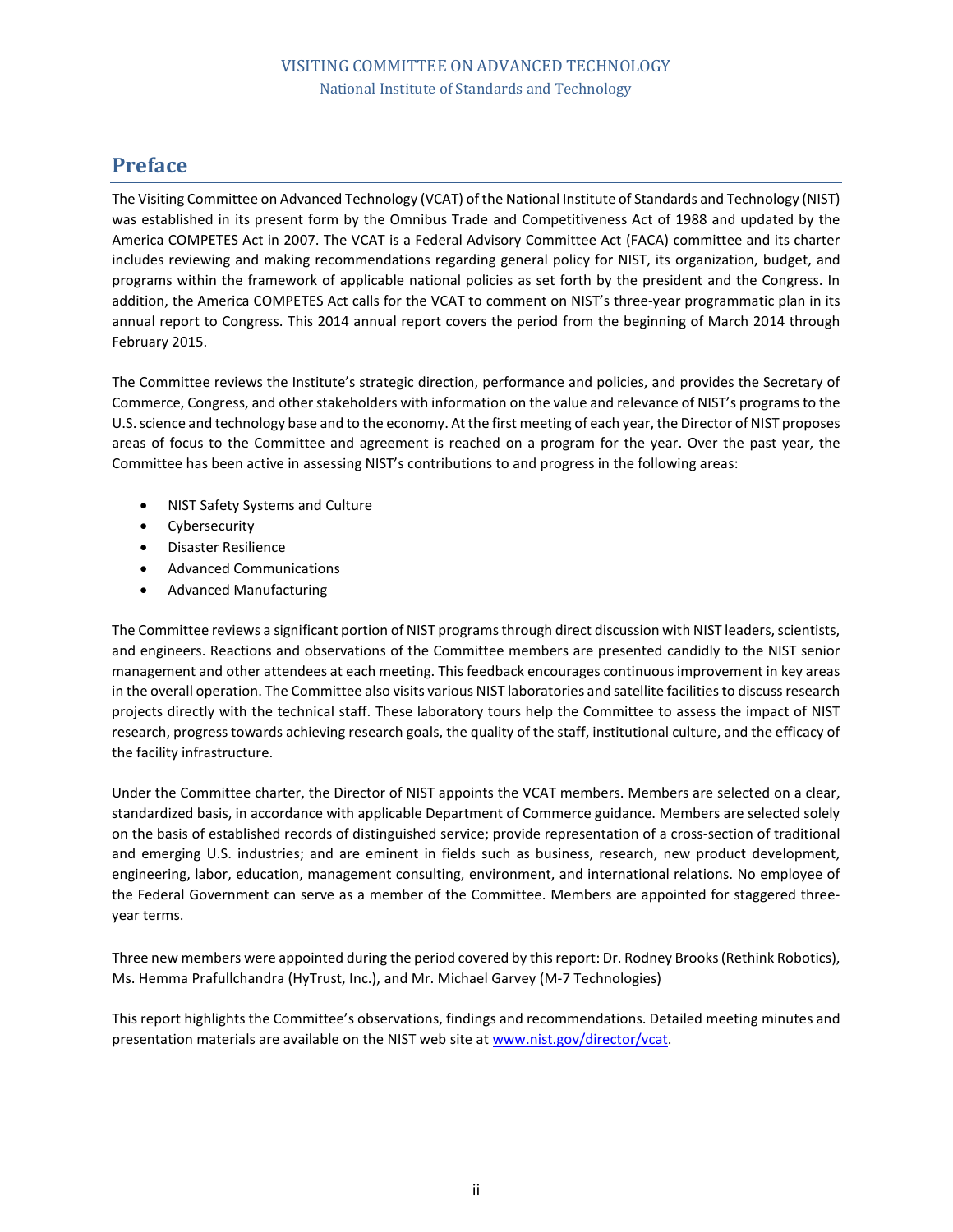# VCAT Members During the Period Covered by this Report

Dr. Tony Haymet, Chair University of California, San Diego Term: September 1, 2009 - August 31, 2015

Dr. Rodney Brooks Rethink Robotics Term : June 1, 2014 – May 31, 2017

Dr. Sujeet Chand Rockwell Automation Term: April 1, 2010 - March 31, 2016

Dr. Uma Chowdhry DuPont (Emeritus) Term: October 1, 2010 – January 18, 2015

Dr. Rita R. Colwell University of Maryland at College Park Term: January 6, 2014 – January 7, 2017

Mr. Michael Garvey M-7 Technologies Term : January 23, 2015 – January 22, 2018

Mr. William M. Holt Intel Corporation Term: May 13, 2012 - May 12, 2015

Dr. Darlene J.S. Solomon, Vice Chair Agilent Technologies Term: January 3, 2010 - January 2, 2016

Dr. Karen Kerr Agile Equities, LLC Term: June 1, 2011 - May 31, 2017

Dr. Pradeep Khosla University of California, San Diego Term: June 2, 2008 - June 1, 2014

Dr. Roberto Padovani Qualcomm Technologies, Inc. Term: May 1, 2011 - April 30, 2017

Ms. Hemma Prafullchandra HyTrust, Inc. Term : October 27, 2014 - October 26, 2017

Dr. Alton D. Romig, Jr. Lockheed Martin Aeronautics Company Term: April 15, 2009 - April 14, 2015

Dr. Alan I. Taub University of Michigan Term: May 9, 2008 - May 8, 2014

Dr. John J. Tracy The Boeing Company Term: January 7, 2013 – January 6, 2016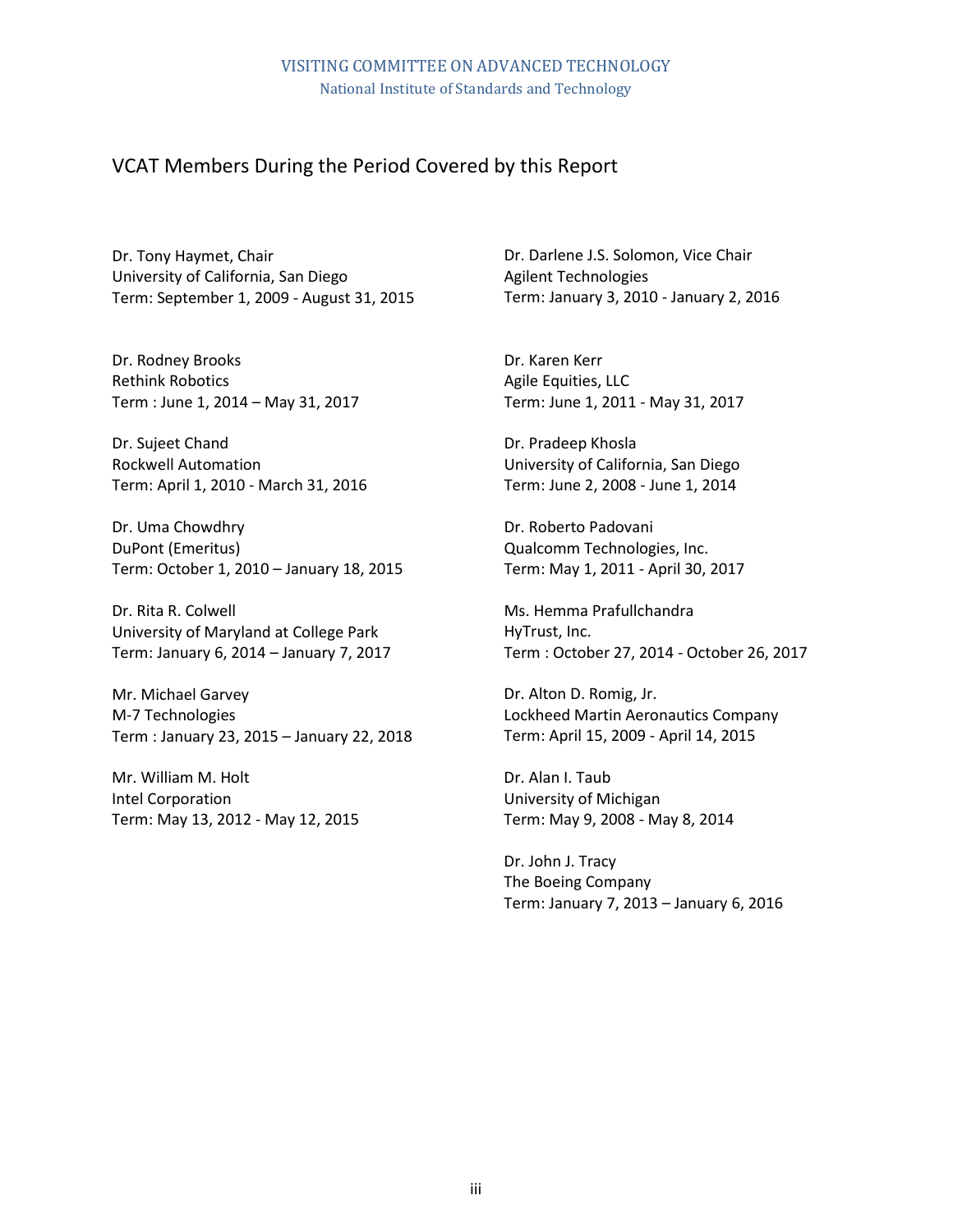# <span id="page-3-0"></span>**Table of Contents**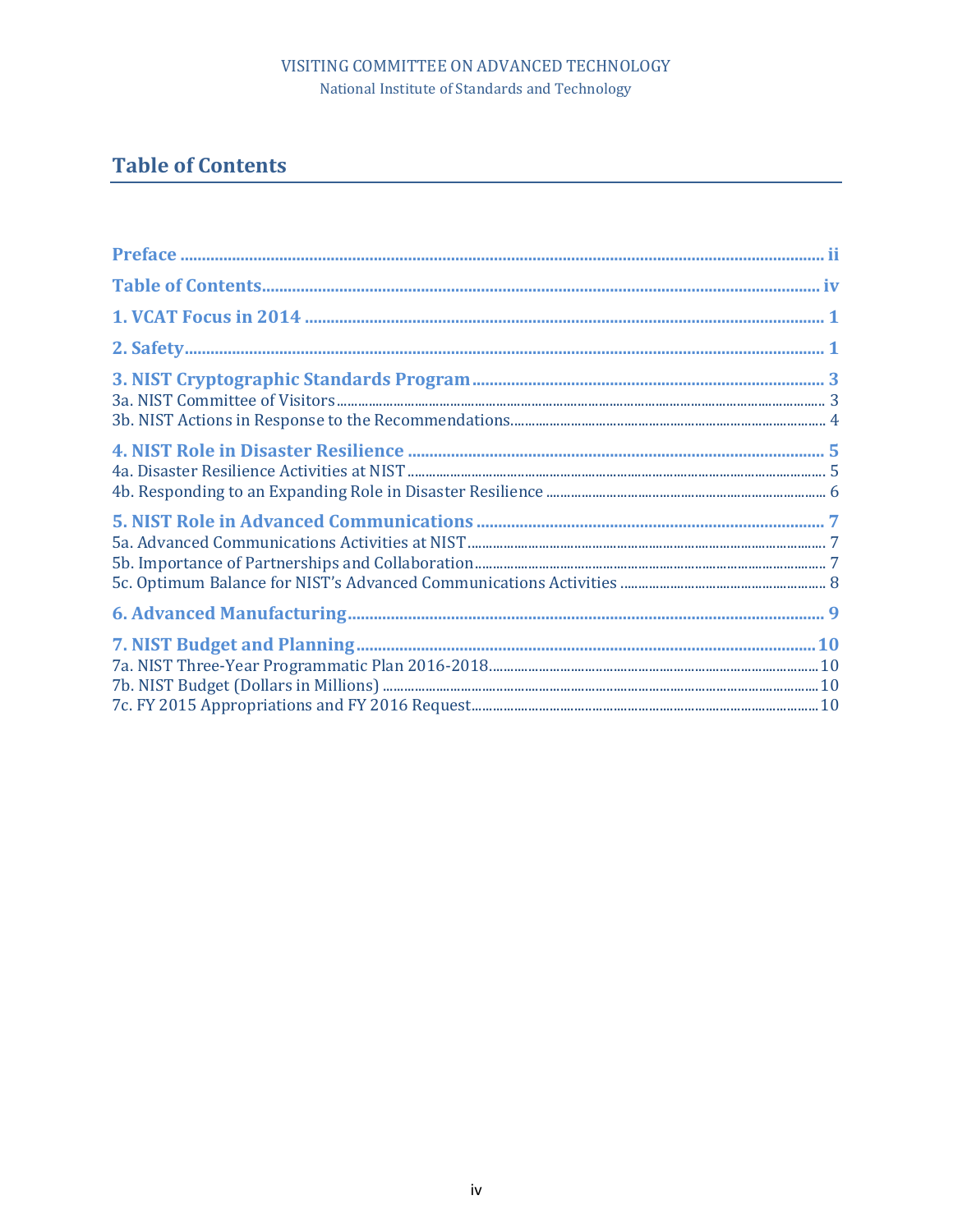# <span id="page-4-0"></span>**1. VCAT Focus in 2014**

In 2014, the VCAT continued to focus on cybersecurity and NIST safety, building on the work subcommittees started in 2013. In addition, the VCAT spent 2014 focused on NIST's role in disaster resilience and emerging needs in advanced communications. This 2014 Annual report summarizes the VCAT's work, observations and recommendations in these areas. Also during 2014, the VCAT was briefed on activities NIST is conducting to ensure operational excellence and a culture of continuous improvement. The October 2014 meeting included a session on NIST scientific personnel trends and demographics with discussion on the current and future personnel authorities and policies needed to maintain a quality technical staff. The VCAT is pleased with NIST's commitment to ensuring the environment exists to attract, support, and retain a world-class scientific staff now and into the future.

The VCAT finds that NIST is fulfilling its mission, and making continuous improvement in areas where the VCAT has expressed reservations in the last few years, such as safety and cybersecurity. We have every reason to believe this progress will continue.

While the VCAT did not specifically review the NIST core laboratory programs during 2014, the VCAT wants to make the following observation. The basis of the credibility and technical capabilities of NIST is in the excellence of the laboratory programs. It is that excellence that allows NIST to continue its mission and to skillfully take on additional roles in response to evolving national priorities. It is absolutely critical to continue these programs at world class levels. Without these core competencies, NIST will quickly lose its ability to influence and drive the technologies and measurement capability that its commercial stakeholder communities depend on to advance their goals and US competitiveness.

# <span id="page-4-1"></span>**2. Safety**

Safety has been a focus and priority of the VCAT for several years and the VCAT is pleased that a culture change toward safety is well underway at NIST. It is moving from the "design-build" phase to one of continual improvement. While NIST has made substantial progress in developing a positive safety culture, continued emphasis on safety is needed to ensure that safety remains a NIST core value. Towards this end, the VCAT continues to:

1. Assess NIST's progress in meeting senior leadership's commitment to making safety an integral core value and vital part of the NIST culture; and

2. Identify strengths and opportunities for improvement in both approach and direction.

In the 2013 report, the VCAT noted NIST's continued emphasis on enhancing the safety culture and offered a set of recommendations to support these efforts, including:

- *NIST should establish a baseline against which to measure the success of its efforts to reduce slips, trips, and falls. NIST should continue to report to the VCAT regularly on progress.*
- *The VCAT recommends that NIST expand the number of common safety issues included in the NIST Shared Standard of Safety Performance.*
- *NIST should implement metrics to demonstrate the success of the NIST Shared Standard program in eliminating common safety issues at NIST.*
- *The VCAT recommends that NIST conduct a safety culture survey to assess its progress in making safety an integral core value and vital part of the NIST culture, and compare the results to those of the safety climate survey completed in June 2011.*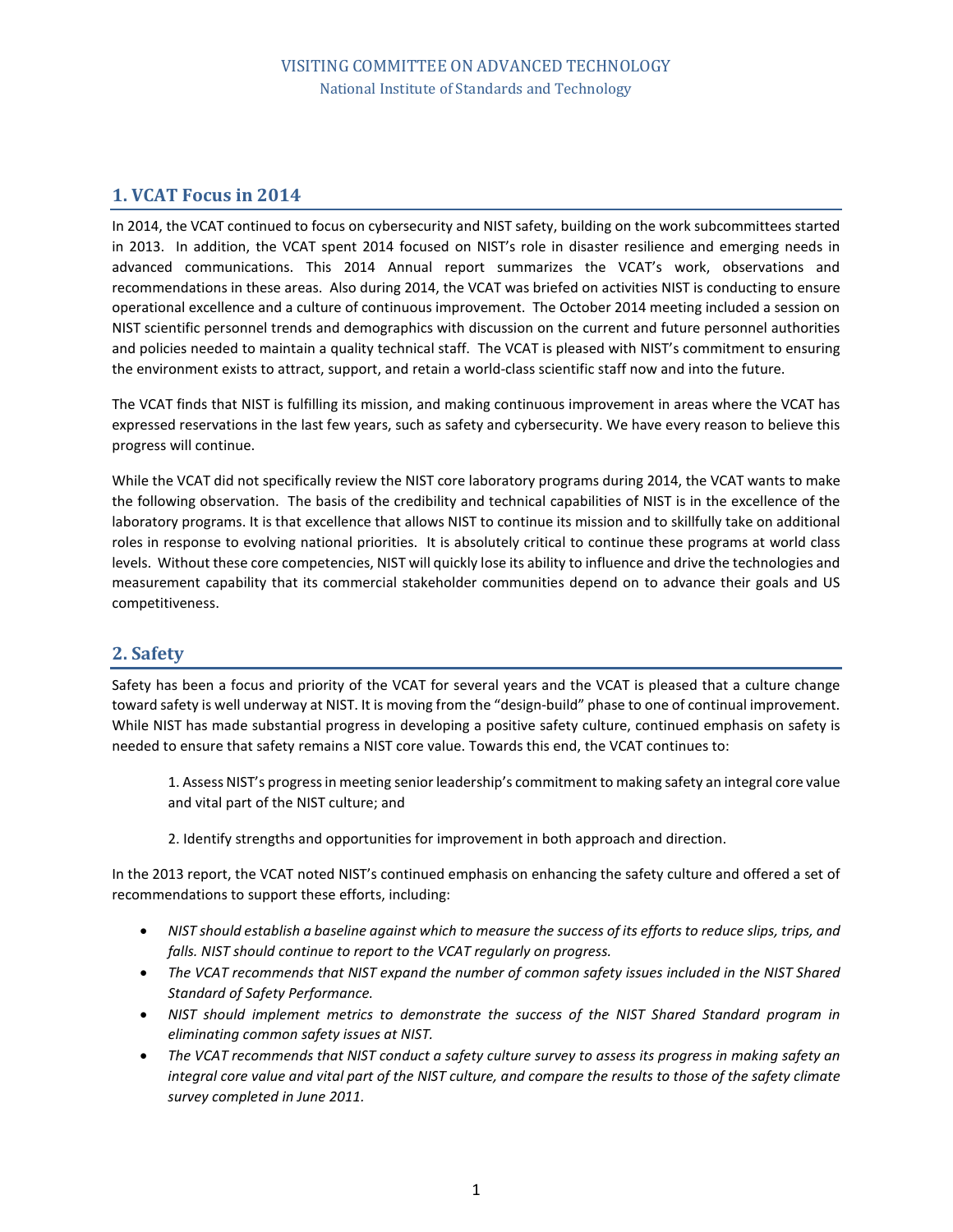#### **Response**:

NIST has established a baseline against which to measure the success of its efforts to reduce slips, trips, and falls (STFs) based on its incident data for FY 2011-2013. Over that three-year period, STFs accounted for 37% of NIST's OSHA recordable incidents and 37% of its DART cases.

NIST will expand the number of common safety issues included in the NIST Shared Standard of Safety Performance by adding a focus on safe storage practices. NIST will continue to work on addressing and enculturating the initial Shared Standard adopted in early 2014, namely, eliminating STF hazards, using electrical cords safely, and properly labeling chemical containers.

To measure the success of the Shared Standard in eliminating common safety issues, NIST will deploy an enhanced workplace inspection in June 2015. Teams of trained inspectors from each NIST Operating Unit along with inspectors from the Office of Safety, Health, and Environment will conduct semiannual inspections of work areas in which hazardous activities take place and annual inspections of all other work areas. These inspections will provide performance metrics for the Shared Standard.

In 2014, NIST conducted a safety climate survey to measure employee perceptions as they relate to five aspects of NIST's occupational safety and health policy: Management Commitment, Adequacy of Resources, Employee

Engagement, Personal Responsibility for One's Own Safety, and Personal Responsibility for the Safety of Others.

The survey included 15 statements taken verbatim from the safety climate assessment conducted in 2011. Composite scores improved on 10 of these 15 statements.

#### *OBSERVATIONS:*

The VCAT has focused on safety at NIST since 2012. The Committee continues to see steady improvements in safety performance, including:

**NIST 2014 Safety Survey: Opportunities for Improvement**

- Improve communication of safety rights to employees.
- Provide guidance on addressing unsafe conditions and practices.
- Implement improved incident reporting processes and mechanisms for sharing lessons learned.
- Improve the quality of safety training.
- Incorporate discussions of safety culture issues into management observations.
- Re-emphasize the importance of employees receiving safety performance feedback.
- NIST's OSHA-recordable and DART cases have decreased for each of the past four years. These results are attributable to NIST management attention supported by the VCAT's increased emphasis on safety.
- NIST's OSHA total recordable case rates and DART rates compare favorably to those of three representative Department of Energy national laboratories.
- NIST initiated its Shared Standard of Safety Performance in 2014 with a focus on reducing STFs, through safe use of electrical cords, and proper labeling of chemical containers.
- NIST reduced the number of STFs resulting in more serious injuries by 50% in FY 2014 compared to the STF baseline.
- NIST conducted a safety climate survey. Over 1,900 employees participated, for a participation rate of 59.8%. This was 14 percentage points higher than the assessment conducted in 2011.
- Approximately 90% of employees indicated that they generally believe all levels of NIST management clearly consider safety of employees to be of great importance, but there are opportunities for improvement in the areas listed in sidebar.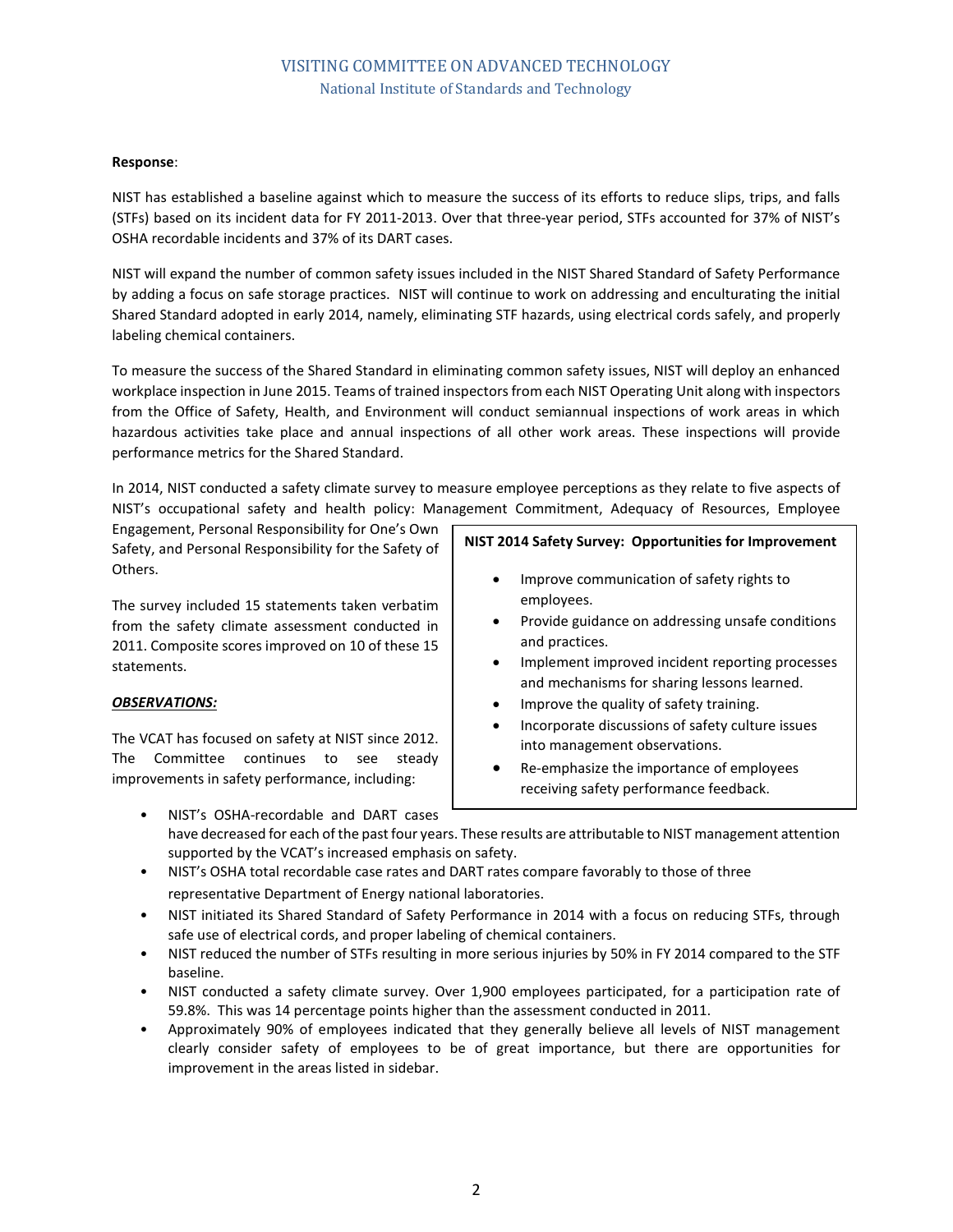#### *RECOMMENDATION:*

• Continue to report regularly to the VCAT on NIST's safety improvement efforts, including the actions identified in the safety climate survey.

# <span id="page-6-0"></span>**3. NIST Cryptographic Standards Program**

Originally established in 2013, the VCAT Subcommittee on Cybersecurity was tasked with making recommendations on NIST's ability to support the nation's cybersecurity needs. Initial comments and recommendations from the Subcommittee were submitted in the 2014 Annual VCAT Report.

# <span id="page-6-1"></span>**3a. NIST Committee of Visitors**

In February 2014, NIST asked the VCAT, under the Subcommittee on Cybersecurity, to form a Committee of Visitors (COV), essentially a panel of experts in cybersecurity, in order to review and provide feedback to the VCAT on NIST's current processes for developing cryptographic standards and guidelines, examine NIST's current body of cryptographic guidance to determine if it was developed in accordance with NIST's commitment to inclusive and transparent processes, and identify any needed corrective actions to this current body of guidance.

Based on the individual assessments of the COV members, the VCAT published a [final report](http://www.nist.gov/director/vcat/cryptographic-standards-guidelines-process.cfm) to NIST on July 14, 2014 with the set of recommendations outlined below.

#### *Openness and Transparency*

*It is of paramount importance that NIST's process for developing cryptographic standards is open and transparent and has the trust and support of the cryptographic community. This includes improving the discipline required in carefully and openly documenting such developments.* 

### **Original Charge to the VCAT and the COV:**

*As a critical component of this review, Dr. Patrick Gallagher has charged the NIST Visiting Committee on Advanced Technology (VCAT) to form a Committee of Visitors (CoV) to serve as technical experts to assess NIST cryptographic standards and guidelines development process and if necessary provide findings on how it can be improved.* 

*To assist the VCAT in this review, the VCAT has charged the CoV to provide feedback on the ability of NIST to continue to assure the cryptographic community, users, and especially international partners of the technical soundness of NIST cryptographic reference materials and the validity of the process to update and amend these reference materials as needed. Specifically, the CoV will:* 

- *1. Review NIST's current cryptographic standards and guidelines development process and provide feedback on the principles that should drive these efforts, the processes for effectively engaging the cryptographic community and communicating with stakeholders, and NIST ability to fulfill its commitment to technical excellence.*
- 2. *Assess NIST cryptographic materials, noting when they adhere to or diverge from those principles and processes.*

*NIST should also develop and implement a plan to further increase the involvement of the cryptographic community, including academia and industry, in the standards-development process.* 

*The Subcommittee strongly encourages standard development through open competitions, where appropriate.*

#### *Independent Strength and Capabilities*

*In order to be better positioned to exercise independent judgment on critical technical questions regarding cryptographic and security standards, NIST should strive to increase the number of technical staff with such expertise.*

*The Subcommittee also strongly suggests NIST explores, in addition to the current avenues, expanding its programs to engage academia and outside experts to aid in the review of specific technical topics.*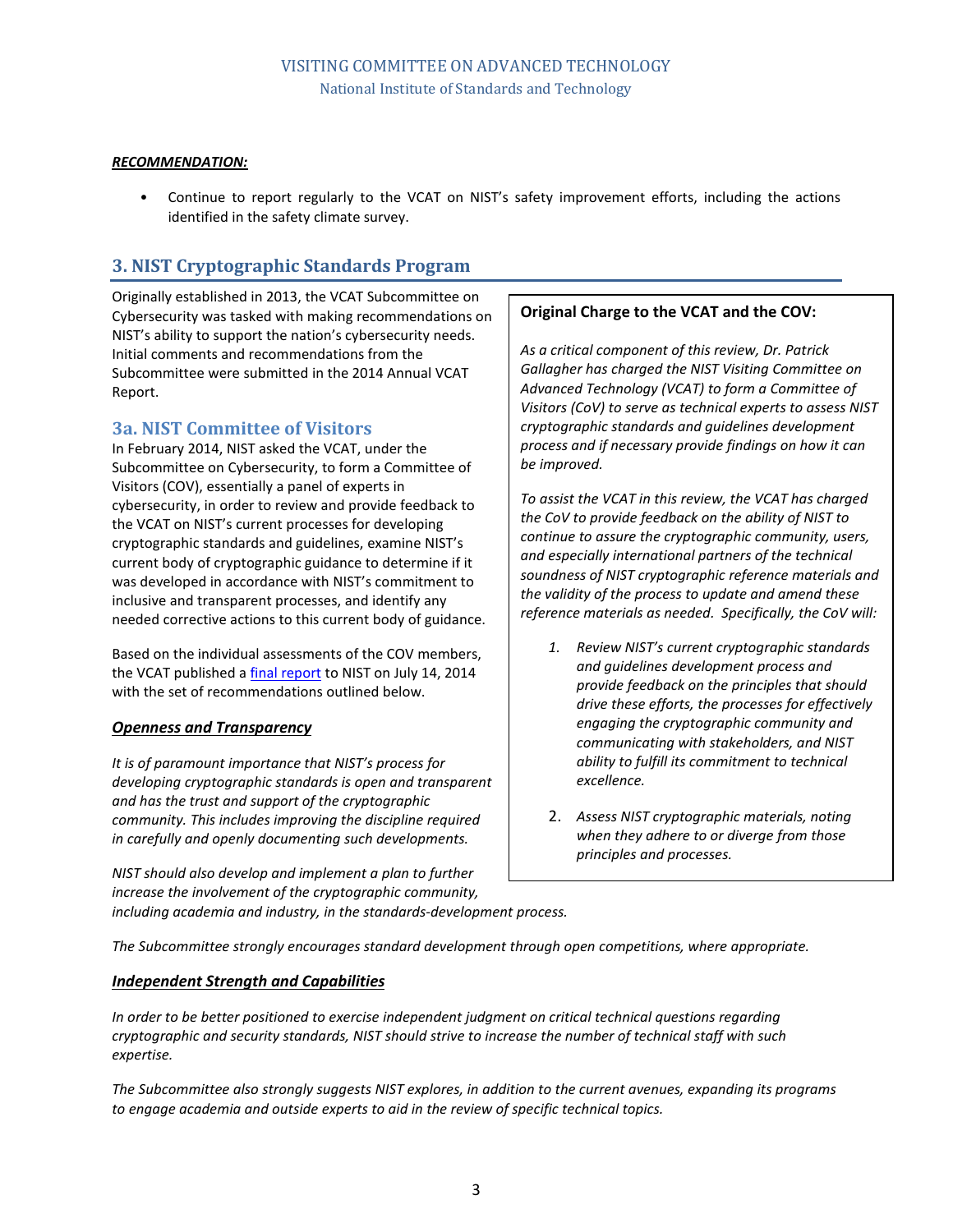#### *Clarification of the Relationship with NSA*

*NIST may seek the advice of the NSA on cryptographic matters but it must be in a position to assess it and reject it when warranted. This may be accomplished by NIST itself or by engaging the cryptographic community during the development and review of any particular standard.*

*The Subcommittee recommends that NIST senior management reviews the current requirement for interaction with the NSA and requests changes where it hinders its ability to independently develop the best cryptographic standards to serve not only the United States Government but the broader community.*

#### *Technical and other Issues*

*The VCAT Subcommittee on Cybersecurity notes that the members of the CoV made a number of very specific technical recommendations. The Subcommittee recommends that NIST work openly with the cryptographic community to determine how best to address such recommendations.* 

*The CoV reports also include a number of recommendations for improving the processes used in the development of cryptographic material. The Subcommittee recommends that NIST takes into account all such recommendations as it develops its guidelines and development process documents.*

# <span id="page-7-0"></span>**3b. NIST Actions in Response to the Recommendations**

During the October 2014 meeting, NIST provided the VCAT with an update on the activities to date and future plans related to the recommendations outlined above.

In the area of Openness and Transparency, NIST has drafted an Interagency Report entitled, *NIST Cryptographic Standards and Guidelines Development Process* and has enlisted public comments to be considered in the final publication. NIST has made available all materials provided to the COV by posting the content on the VCAT website. NIST has held open discussions with multiple stakeholders for awareness and input.

In the area of Independent Strength/Capabilities, NIST brought on additional staff and guest researchers as well as created a Washington DC-Area Cryptographic Group. NIST has a major focus on strengthening the pipeline of staff and engagements to support this research area, and the \$6M in new FY 2015 funding will bring on more cryptography research staff and continue efforts to build a world-class program in this area that is not dependent on NSA for research capability support.

With regards to clarifying the relationship with NSA, NIST plans to acknowledge all NSA contributions to NIST issued guidance. Th[e NIST / NSA Memorandum of Understanding \(MOU\)](http://csrc.nist.gov/groups/ST/crypto-review/documents/NIST_NSA_MOU-1989.pdf) is publicly posted and the terms of the MOU are being revaluated. In addition, initial introductions and discussions with new Director of the National Security Agency and the Acting NIST Director were held.

Actions in the area of Technical Work, Development and Processes include removal of the algorithm in question, Dual Elliptic Curve Deterministic Random Bit Generator, from draft guidance on random number generators. NIST has also initiated internal reviews of the NIST cryptographic reference materials and is participating with the Internet Engineering Task Force (IETF) Cryptographic Forum Research Group.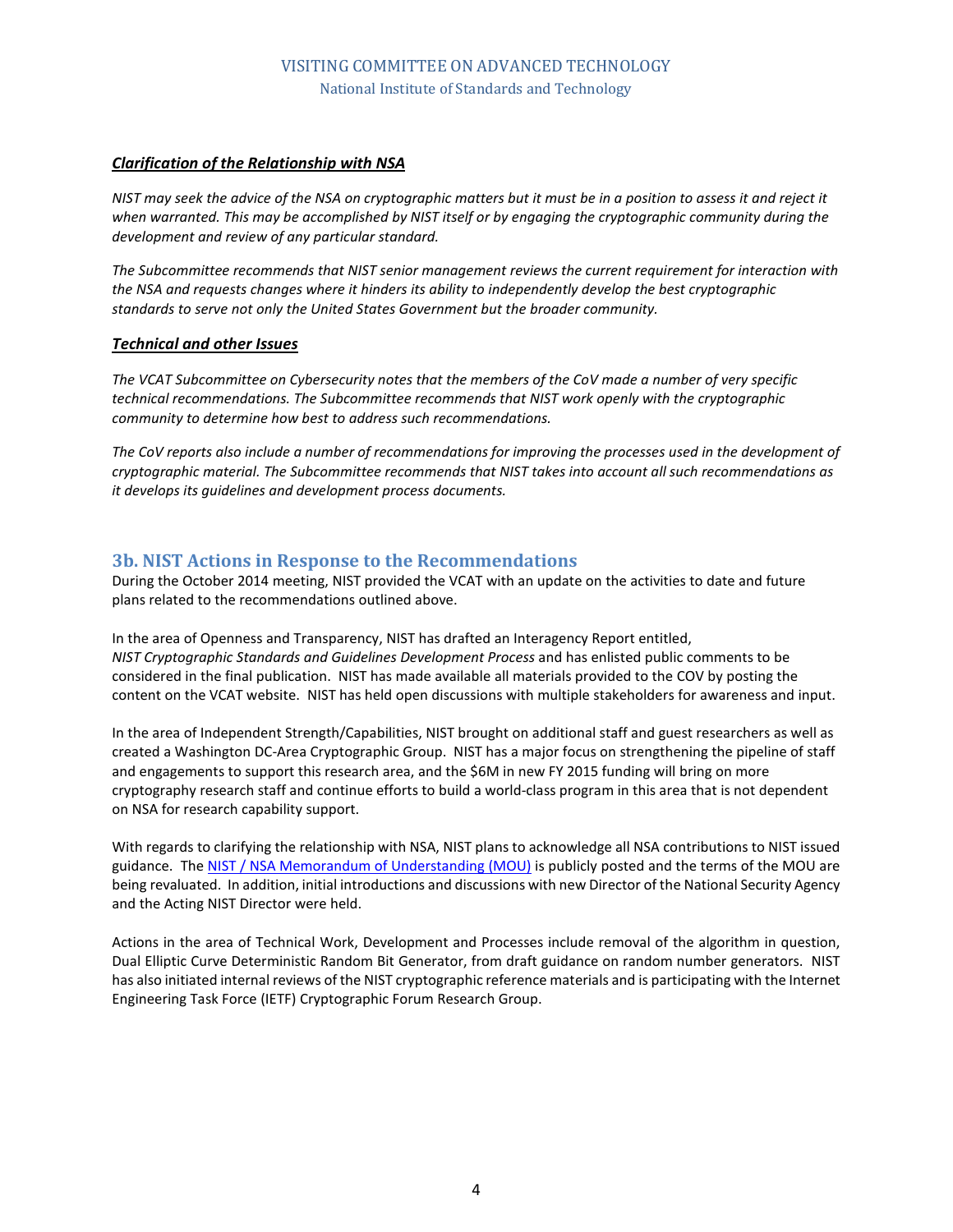#### *OBSERVATIONS:*

- The VCAT is pleased with NIST initial response and planning activities based upon the recommendations captured in the VCAT report "NIST Cryptographic Standards and Guidelines Development Process" issued in July 2014. In particular,
	- $\triangleright$  Issuing a revised version of draft publication NISTIR 7977 which captures the changes adopted to address the recommendations
	- $\triangleright$  The increase by an additional \$6M in FY15 budget directed to cryptographic and computer security work
- The Cybersecurity Framework for Critical Infrastructure published last year continues to receive broad support and initial implementations are under way. The VCAT is pleased that NIST is committed to taking an iterative, collaborative approach working with stakeholders, and promoting the Framework broadly.

#### *RECOMMENDATIONS:*

- The VCAT recommends and expects that NIST will continue to review and improve its processes for the development of cryptographic standards following the recommendations it received in 2014 from the Committee of Visitors, and remain independent, open, and transparent.
- The VCAT recommends that NIST continues to promote and raise awareness of the Cybersecurity Framework for Critical Infrastructure, including regional workshops and provide implementation assistance to stakeholders.

# <span id="page-8-0"></span>**4. NIST Role in Disaster Resilience**

Natural and man-made disasters cause an estimated \$57B in average annual costs, with large single events resulting in losses of \$100B or more. Recent events, such as the World Trade Center disaster, Hurricane Katrina, and Superstorm Sandy, have highlighted a need to consider the functionality and interdependencies of buildings and infrastructure systems and the role they play in restoring the fabric of the community following a hazard event. The current approach of response and rebuilding is impractical and inefficient for dealing with natural disasters. A resilience based-approach will provide the framework and guidance needed to enable communities to resist, respond to, and recover from hazard events more rapidly and at lower costs. In support of this, the President's Climate Action Plan calls for the development of a "comprehensive, community-based resilience framework and provide guidelines for consistently safe buildings and infrastructure – products that can inform the development of private-sector standards and codes." NIST was identified as the lead in this effort.

The VCAT was asked by the NIST Director to consider the balance between the increasing and extensive expectations placed on NIST in disaster resilience and NIST's capacity in this area.

### <span id="page-8-1"></span>**4a. Disaster Resilience Activities at NIST**

Over the years, NIST has developed a number of core competencies relating to disaster resilience, such as fire modeling and prediction at the building and community scale, hazard analysis, and wind/storm surge load characterization. NIST has several statutory authorities covering activities and responsibilities related to the National Earthquake Hazard Reduction Program, the National Construction Safety Team Act, and the National Windstorm Impact Reduction Program. These specific responsibilities and authorities are spelled out in a number of pieces of legislation, including the NCST Act, inspired by the events of 9/11 and modeled after the National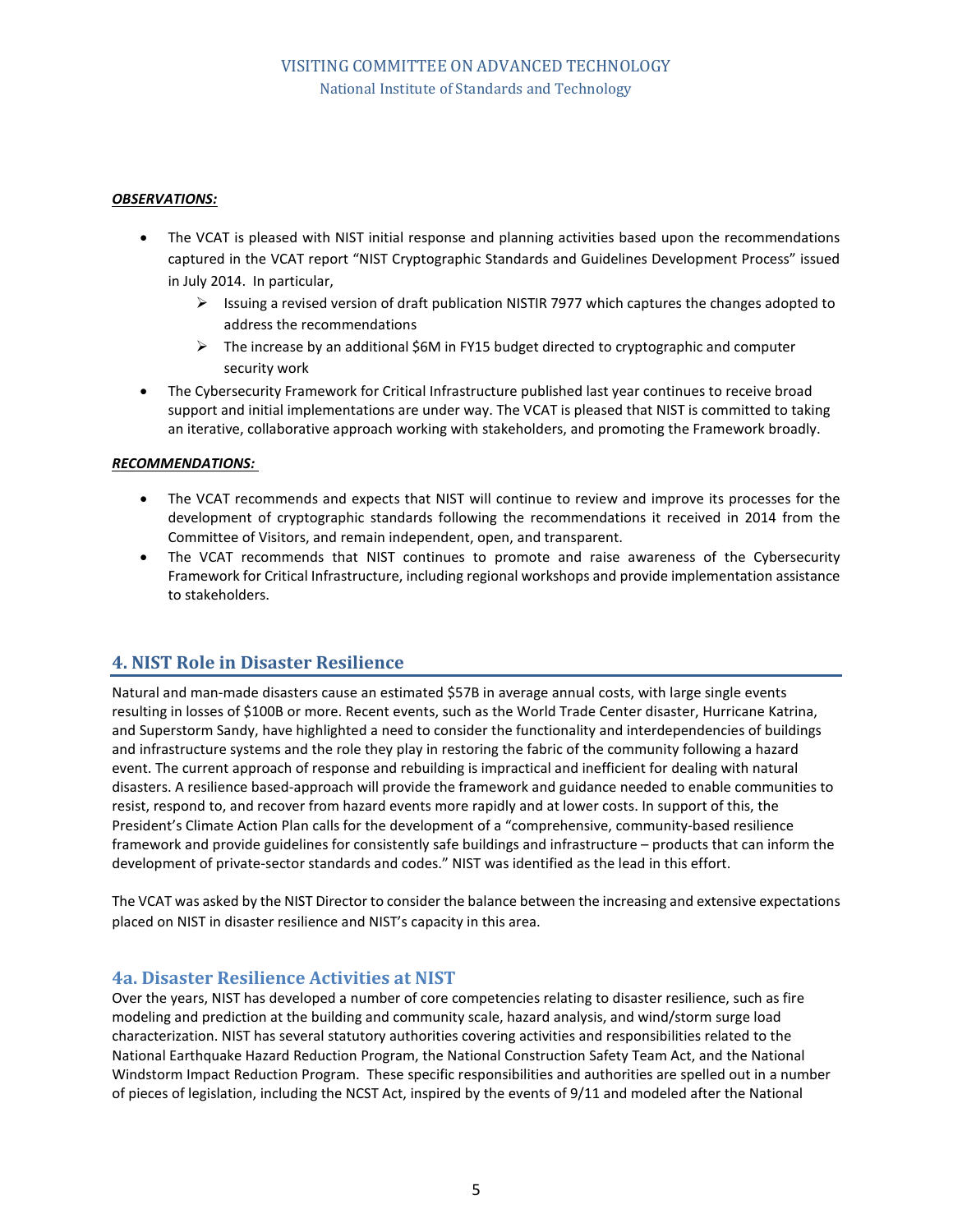Transportation Safety Board. NIST has conducted three investigations under this authority – World Trade Center (including a report on the Towers and on WTC7), a 2003 fire in West Warwick, Rhode Island, and the Joplin Tornado. NIST also has a legislated role in NEHRP, where it has lead agency authority to coordinate an interagency group.

NIST work in this area has resulted in a number of disaster studies on earthquakes, hurricanes, tornadoes, fires, and building failures, decisions criteria for evaluating the need for an investigation, NEHRP strategic plan outlining priorities and a roadmap for earthquake-resilient lifelines.

#### <span id="page-9-0"></span>**4b. Responding to an Expanding Role in Disaster Resilience**

To most effectively build on NIST competencies and respond to expanding authorities, NIST has developed a multifaceted approach to a disaster resilience program and the development of a community resilience framework. This includes:

- Disaster Resilience Workshops: NIST will convene a series of workshops engaging a broad network of stakeholders to help develop the Disaster Resilience Framework, with a focus on the role that buildings and infrastructure lifelines play in ensuring community resilience.
- Disaster Resilience Framework: NIST will develop a Disaster Resilience Framework to establish the overall performance goals; assess existing standards, codes, and practices; and identify gaps that must be addressed in order to bolster community resilience.
- Disaster Resilience Standards Panel (DRSP): The DRSP will be a self-governing body, initially supported by NIST, which will meet regularly to develop Model Resilience Guidelines for critical buildings and infrastructure lifelines essential to community resilience. The DRSP also will continue development of the Disaster Resilience Framework.
- Model Resilience Guidelines: The Model Resilience Guidelines will promote best practices, methods and innovative solutions to help communities develop their own disaster resilience plan for critical buildings and infrastructure systems.
- Community Resilience Center of Excellence: The Community Resilience Center of Excellence will focus on tools to support community disaster resilience, including the development of integrated, systems-based computational models to assess community infrastructure resilience and guide community-level resilience investment decisions. The proposed center also will develop a data management infrastructure, as well as tools and best practices to improve the collection of disaster and resilience data.

This approach combined with recent organizational changes creating a Community Resilience Group within NIST's Engineering Laboratory is allowing NIST to leverage resources, partnerships, and collaborations to address the statutory authorities and Presidential priorities in this area.

#### *OBSERVATIONS:*

- NIST is uniquely qualified to address the expanded authorities in the area of disaster resilience.
- The NIST plan is multifaceted and provides support in ways that can be targeted to individual community needs.

#### *RECOMMENDATIONS:*

• The VCAT is pleased with the directions that NIST is taking in addressing disaster resilience and encourages NIST to continue with their plans and to champion the framework.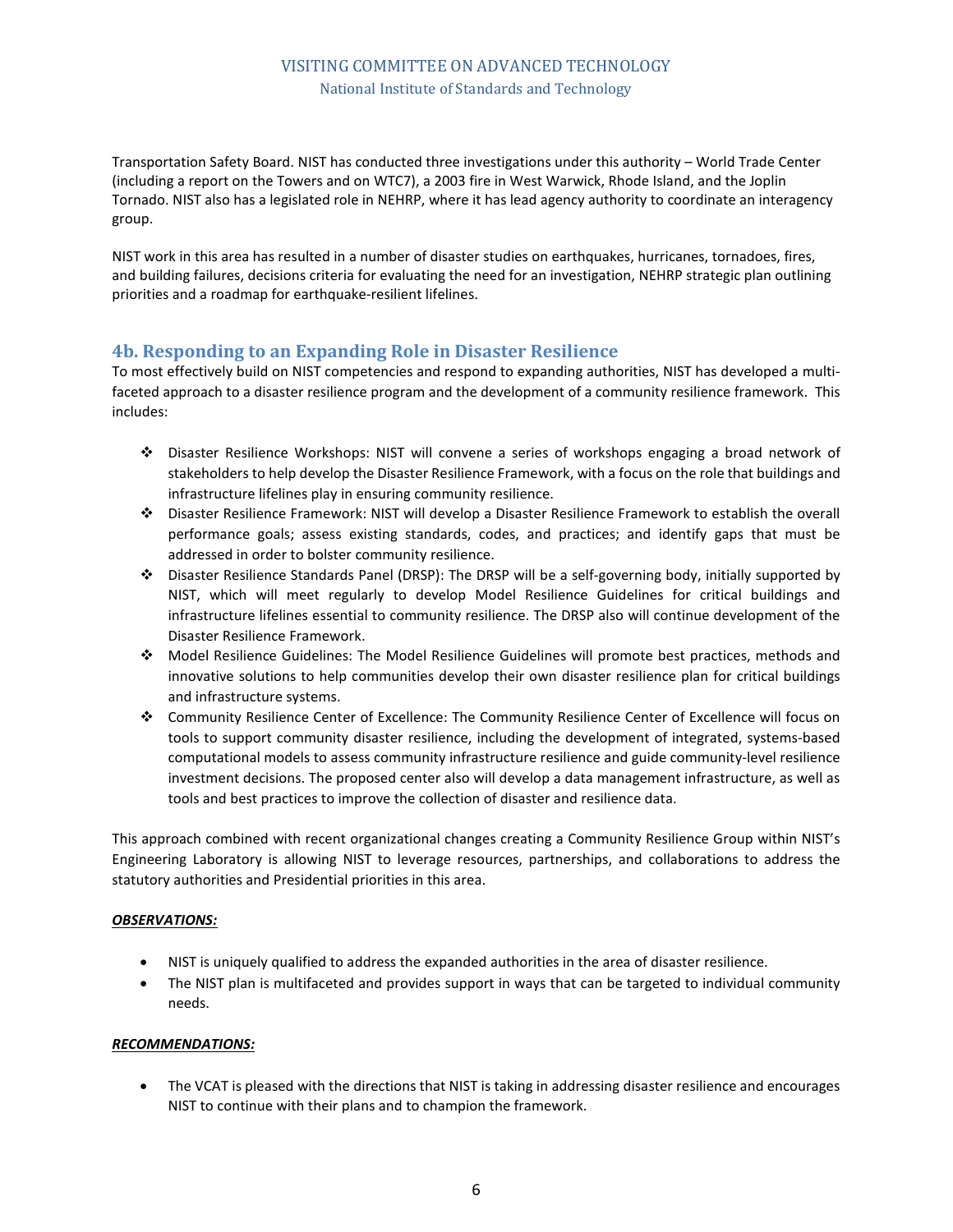# <span id="page-10-0"></span>**5. NIST Role in Advanced Communications**

Increasing demand for mobile communications and data services has led to numerous activities to both obtain more radio spectrum for mobile use, and to use spectrum more efficiently, thus avoiding a "spectrum crunch" that would limit mobile data rates and capacities. Several Federal and Congressional actions are a driving impetus for NIST's focus in this area. These include: 1) the FCC's 2010 National Broadband Plan for reallocating or sharing 500 MHz of spectrum from federal to commercial use; 2) a 2012 PCAST report urging that underutilized spectrum be shared through development of dynamic sharing methods; 3) the 2012 Middle Class Tax Relief Act (P.L. 112-96) mandated the auction of several spectrum bands from government to commercial use, increased the use of unlicensed spectrum, and authorized a nationwide broadband public safety first responder's network ("FirstNet") funded by auction proceeds. In response, NIST and the National Telecommunications and Information Administration (NTIA) agreed in 2014 to form a collaborative "Center for Advanced Communications" (CAC) through which the two agencies could combine their complementary expertise to enhance spectrum use through the improvement and application of measurements. In 2014, the VCAT was briefed on NIST's role and efforts in this area.

# <span id="page-10-1"></span>**5a. Advanced Communications Activities at NIST**

In March of 2014, the NIST Director established a new operating unit at NIST, the Communications Technology Laboratory (CTL), to conduct leading edge R&D on both the metrology and understanding of phenomena and systems relevant to advanced communications. More specifically, CTL is to direct NIST's contributions to the CAC through research targeted at supporting testing, including the development of precision instrumentation, validated test-protocols, models, and simulation tools necessary to support the advancement of communications technologies.

CTL's organization includes NIST's Public Safety Communications Research (PSCR) program that provides research, development, standards, testing, and evaluation to foster nationwide first responder communications interoperability. PSCR has taken a leadership role in transforming first responder requirements into equipment standards, and provides measurements to validate conformance to key standards. With the creation of FirstNet, PSCR began support of broadband LTE technology, and has successfully promoted adoption of key public safety requirements into LTE standards. PSCR operates an extensive LTE demonstration network comprised of numerous systems, supported by collaborators through over 60 Cooperative Research and Development Agreements (CRADAs).

Additional communications-related activities from other NIST operating units were moved into CTL to provide foundational measurement expertise in radio frequency (RF) component and test equipment characterization, antenna metrology, electromagnetic compatibility, and traceability of complex waveforms beyond 100 GHz. In addition, the realignment transferred a wireless networking group to CTL that brings expertise in wireless network simulation and modeling, propagation modeling, spectrum sensing and monitoring, and spectrum sharing technologies. Integration of these new programs is underway, and CTL is refocusing efforts from general physical measurement science toward addressing priority measurement challenges in communications and spectrum sharing.

# <span id="page-10-2"></span>**5b. Importance of Partnerships and Collaboration**

CTL's success depends on a number of partnerships and collaborations. Of overriding importance is the CAC collaboration between CTL and NTIA's Institute for Telecommunication Sciences (ITS). These two labs bring complementary expertise to spectrum sharing problems, and tangible benefits are gained from close cooperation.

A key element of the CAC collaboration is the National Advanced Spectrum and Communications Test Network (NASCTN). The goal of NASCTN is to facilitate and coordinate spectrum sharing and engineering capabilities among government, academic, and commercial entities to enable effective measurements that productively inform sharing and reallocation decisions. Initially, NASCTN is a DOD and DOC partnership, but the intent is to include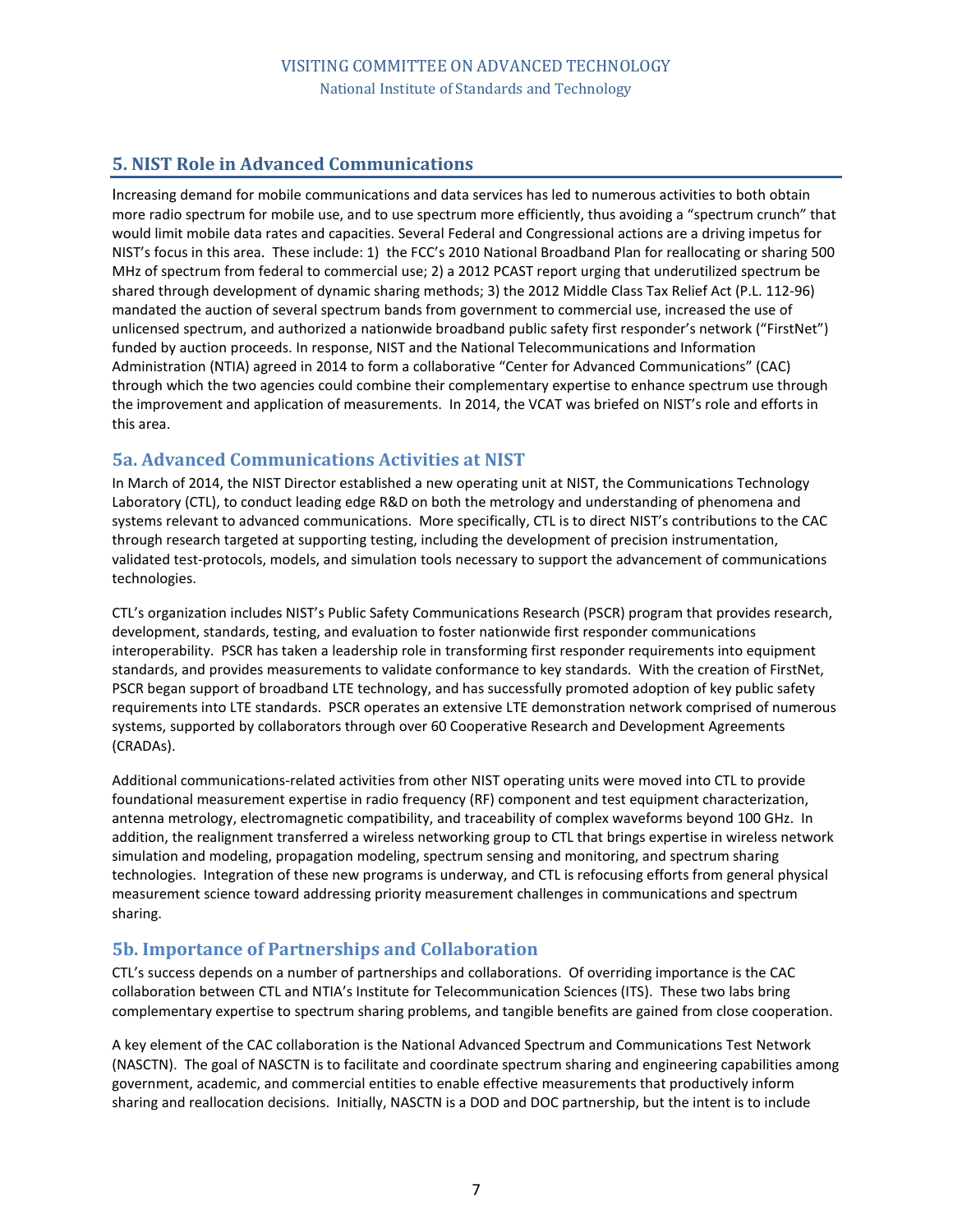other agencies that are seeking to share spectrum as outlined by the FFC rules and legislative mandates. DOD is a strong proponent of the NASCTN process, and sees a trusted measurement framework as the key to moving spectrum sharing or re-allocation within DOD-occupied bands. The current process of ad-hoc measurements provides results that are often inconclusive because of disagreements in measurement methods, modeling, data analysis, or the inability to share data due to security concerns. CAC can provide neutral third-party guidance and validation of measurement campaigns that may increase confidence in results and challenge orthodoxy that may not be grounded in fact. Success will require considerable outreach by CTL/CAC to ensure that affected parties are apprised of studies and allowed to have concerns addressed during test plan development, so that post-test debates are limited.

In addition, PSCR has developed a robust stakeholder group, and collaborated to successfully define practitioner needs that it can subsequently translate into standards. The partnership with FirstNet is equally important, and PSCR is well positioned to greatly contribute to FirstNet's success.

# <span id="page-11-0"></span>**5c. Optimum Balance for NIST's Advanced Communications Activities**

CTL has developed a capability planning document as part of NIST's strategic planning process. This plan focuses CTL's resources in four areas: 1) creation and implementation of NASCTN as a means of facilitating measurements to improve spectrum sharing, while also developing internal measurement techniques and processes that support sharing and coexistence; 2) increased effort in public safety communications measurements and standards, including R&D work to increase the capability of FirstNet's anticipated broadband first responder network; 3) advanced metrology R&D to support next generation ("5G") wireless communications; and 4) advanced metrology R&D to support next generation optical communications. In addition, CTL will continue to support the legacy RF, waveform, and antenna measurement services, while improving these to meet communication needs outlined by the four focus areas.

Currently, CTL has resources to fully fund items related to NASCTN (including strengthening spectrum sharing, coexistence, and channel propagation and modeling expertise) and public safety (priorities 1 and 2). In addition, CTL plans to seed-fund select programs in next-generation 5G wireless technologies, but will not be committing resources toward optical communications at this time. Within 5G research, the initial programs will focus on measurements to support massive-MIMO (multiple-input multiple-output) antenna, millimeter wave (24 to 100 GHz) technology, and ultra-dense heterogeneous networks; these are important potential 5G technologies that also present demanding measurement challenges, and are thus appropriate for NIST engagement.

The pace of technology development in next-generation wireless is accelerating. Significant value is derived from the technologies that comprise communication standards, and several companies are making aggressive investments in potential technologies. Furthermore, Europe and Asia are leading 5G R&D activities with substantial government funding, and with the stated intention to influence standards: The EU has several programs funded in excess of €1.4B, and the Republic of Korea has created a "5G forum" with \$1.5B government funding through 2020. Notably, the EU and Korea have signed an agreement to cooperatively define global 5G standards. Asian countries in particular are targeting 5G commercialization in 2020. China has established an "IMT2020 Promotion Group" to coordinate efforts from three ministries, and Japan has created a "2020 and Beyond Ad Hoc" effort.

#### *OBSERVATIONS:*

• The VCAT is very pleased with NIST's current plans for its involvement in the area of Advanced Communications. The plan focuses on NIST areas of strength, such as measurement science, stresses collaborations such as that with the NTIA to tackle spectrum sharing, and that with FirstNet, which positions NIST to be the de facto R&D lab for the Public Safety Network.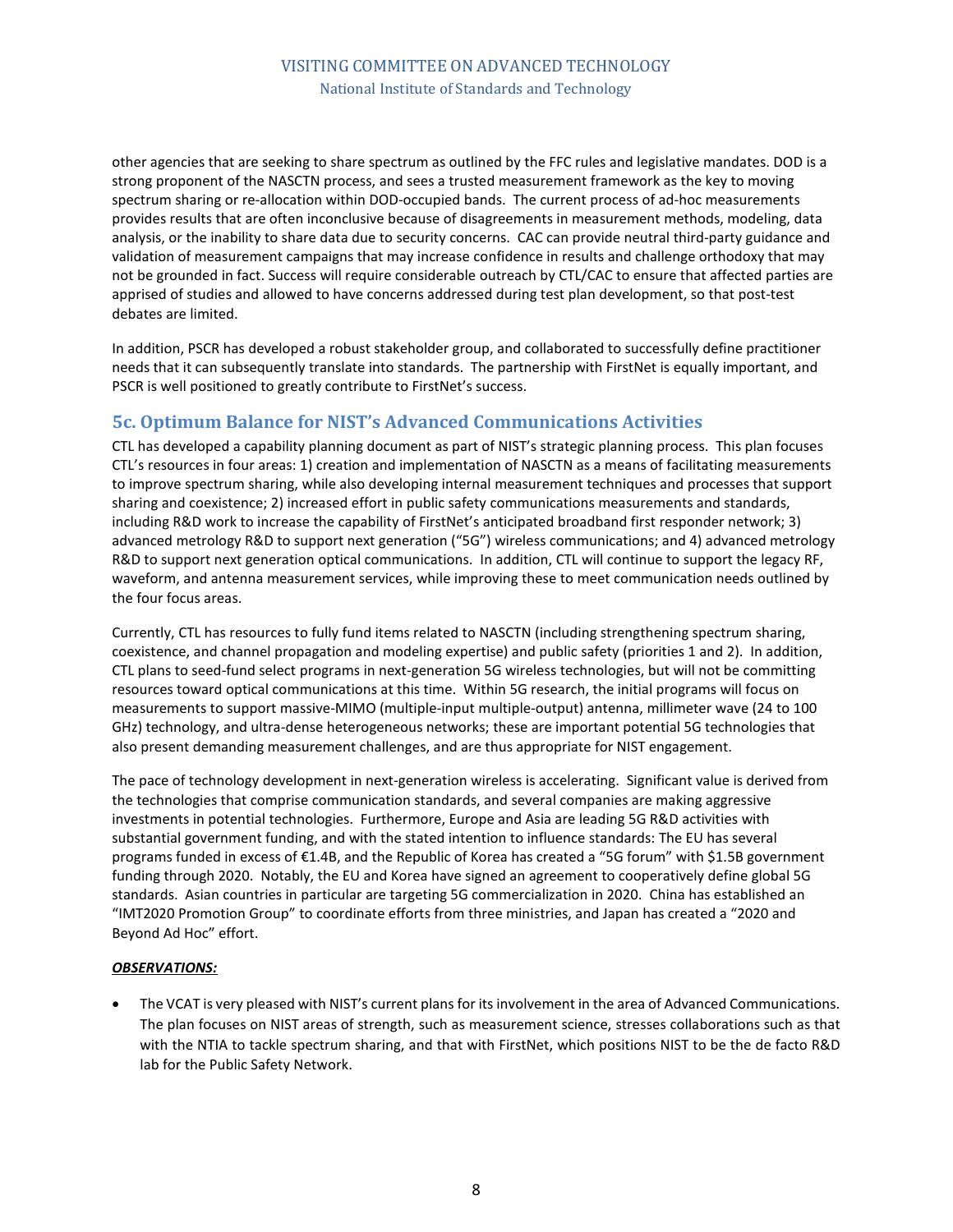- The VCAT is also pleased with the progress in the establishment of the labs and centers that will carry out its missions in the advanced communications area.
- The recent FCC auction of radio-frequency spectrum rights will provide a one-time \$300M investment to NIST to support an advanced communications system for the nation's first responders. After 2022, there will be a need for continued investment to sustain support for these efforts.

#### *RECOMMENDATION:*

• NIST can play a significant role in the successful development of a robust and forward looking Public Safety Network. The VCAT recommends that NIST continue its commitment to be the advocate for public safety in the development of current wireless standards and future 5G standards. This can be accomplished by strengthening its internal capabilities and by forging international alliances among the public safety communities.

# <span id="page-12-0"></span>**6. Advanced Manufacturing**

During 2014, the VCAT was updated on NIST's continued focus on advanced manufacturing. From the NIST laboratories addressing measurement challenges to NIST user facilities supporting innovation in materials science and nanotechnology fabrication to the Hollings Manufacturing Extension Partnership (MEP) working directly with manufacturers helping solve technology and production issues, NIST is committed to supporting U.S. manufacturing.

In 2014, NIST's new Advanced Manufacturing Technology Consortia (AMTech) awarded 19 advanced manufacturing technology planning grants totaling \$9M. The funded projects will identify and rank research and development goals, define workforce needs, and initiate other steps toward speeding technology development and transfer and improving manufacturing capabilities. Project collaborations span a wide variety of industries and technologies, from flexible-electronics manufacturing to biomanufacturing and from pulp-and-paper manufacturing to forming and joining technologies.

In addition, the Advanced Manufacturing National Program Office (AMNPO) continues to serve as a central point of contact for federal programs in advanced manufacturing and the coordination lead for the National Network of Manufacturing Innovation (NNMI) program. This role has become even more important with the passage of the Consolidated and Further Continuing Appropriations Act of 2015, which also included the Revitalize American Manufacturing and Innovation Act of 2014 (RAMI). This legislation authorizes NIST to support the complete network of existing pilot institutes and all new institutes created under this Act. The Act also requires NIST to run competitions for new institutes on topics proposed by industry, with evaluations by external panels, a significantly different process than the topic-specific competitions run by the Departments of Defense and Energy. While RAMI provides important authorization language for NIST it does not provide any funding. However, the FY2016 President's budget proposes \$150M for NIST to hold competitions for Commerce-led Institute.

#### *OBSERVATION:*

• The VCAT is pleased with the continued focus on advanced manufacturing and supports expanding the NNMI network with a Commerce-led institute.

#### *RECOMMENDATION:*

• The VCAT encourages NIST to use the industry-generated ideas collected by the AMNPO to begin the process of implementing the creation and operation of new institutes.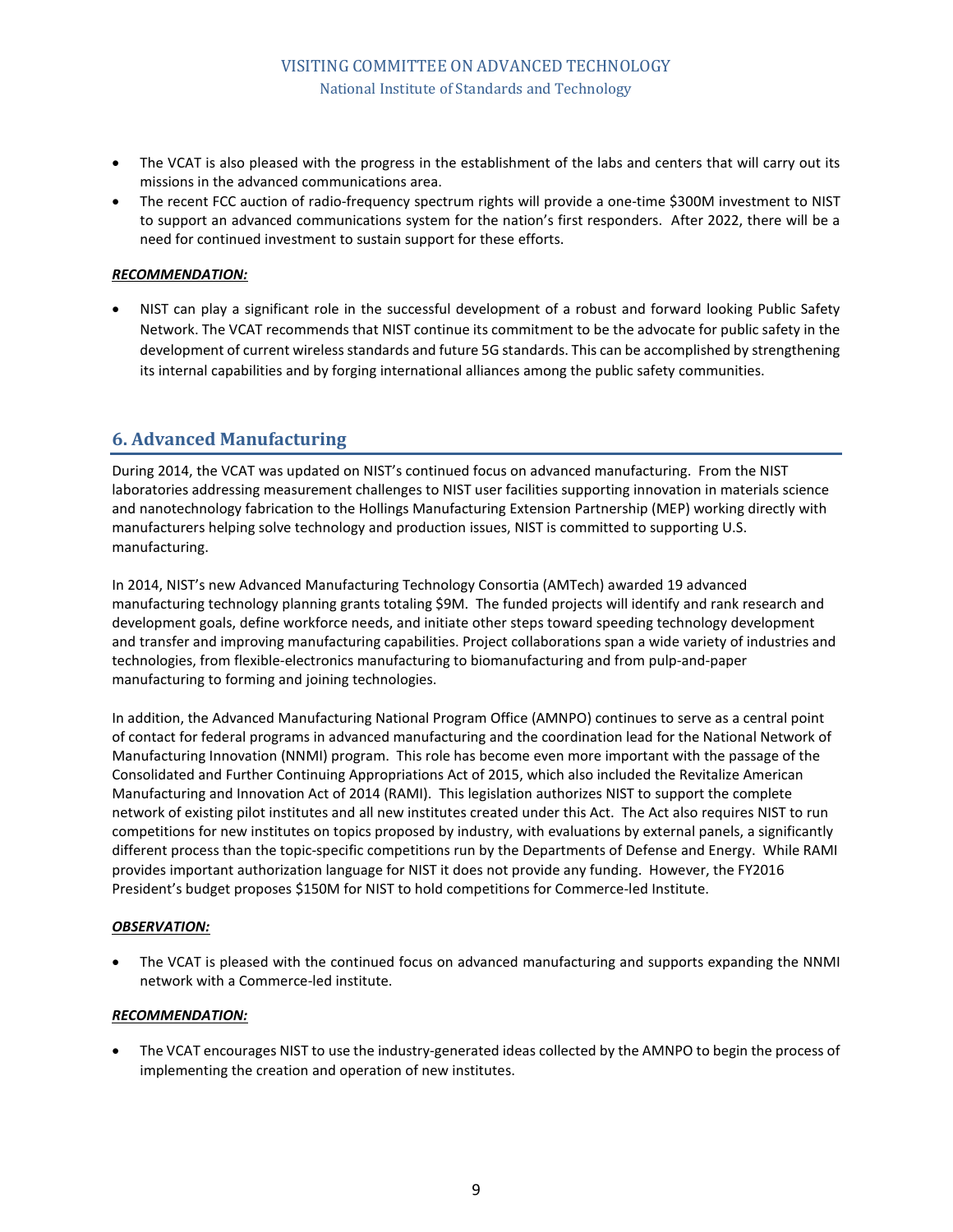# <span id="page-13-0"></span>**7. NIST Budget and Planning**

#### <span id="page-13-1"></span>**7a. NIST Three-Year Programmatic Plan 2016-2018**

The Committee has read and reviewed the draft NIST three-year programmatic plan as of February 2015 and believes that it accurately portrays the near-term path of activity and development at NIST. The Committee appreciates NIST management's continued focus on developing longer-term strategic plans outlining the agency needs and challenges that are evident in this programmatic plan. The VCAT supports NIST's continued focus on core measurement needs related to precision measurement, complex systems, and data, which will enable NIST to address emerging measurement and technology needs across multiple sectors.

# <span id="page-13-2"></span>**7b. NIST Budget (Dollars in Millions)**

|                                                  | FY 2014 Enacted | FY 2015 Enacted | FY 2016 Request |
|--------------------------------------------------|-----------------|-----------------|-----------------|
| <b>Scientific and Technical Research and</b>     | \$651.0         | \$675.5         | \$754.7         |
| <b>Services (STRS)</b>                           |                 |                 |                 |
| <b>Laboratory Programs</b>                       | 578.0           | 591.3           | 661.6           |
| <b>Corporate Services</b>                        | 17.3            | 17.3            | 16.9            |
| Stds Coord & Special Pgms                        | 55.7            | 66.9            | 76.2            |
| <b>Industrial Technology Services (ITS)</b>      | \$143.0         | \$138.1         | \$306.0         |
| Advanced Mfg Tech Consortia                      | 15.0            | 8.1             | 15.0            |
| <b>Hollings Mfg Ext Partnership</b>              | 128.0           | 130.0           | 141.0           |
| Nat'l Network for Mfg Innovation <sup>1</sup>    | 0.0             | 0.0             | 150.0           |
| <b>Construction of Research Facilities (CRF)</b> | \$56.0          | \$50.3          | \$59.0          |
| Construc & Major Renovations                     | 11.8            | 0.0             | 0.0             |
| Saf, Cap, Maint & Maj Repairs                    | 44.2            | 50.3            | 59.0            |
| <b>Total, NIST Discretionary</b>                 | 850.0           | 863.9           | 1,119.7         |

1National Network for Manufacturing Innovation is a newly proposed program in FY 2016.

### <span id="page-13-3"></span>**7c. FY 2015 Appropriations and FY 2016 Request**

The FY 2015 Omnibus appropriations grew the NIST budget by a total of \$13.9M over FY2014 enacted numbers. The real growth came in the laboratory budget where NIST received an additional \$24.5M to strengthen cybersecurity R&D, improve federal technology transfer, strengthen forensic science and Green House Gas measurement technologies, cyberphysical systems, and support for additional NIST R&D in biomanufacturing and precision metrology. The VCAT is strongly supportive of this budget growth, especially as it provides much needed funding that will help address some of the recommendations of the VCAT and the Cybersecurity Committee of Visitors. Unfortunately, the FY2015 funding saw cuts to NIST's extramural programs supporting manufacturing, and NIST's funding for construction and renovation.